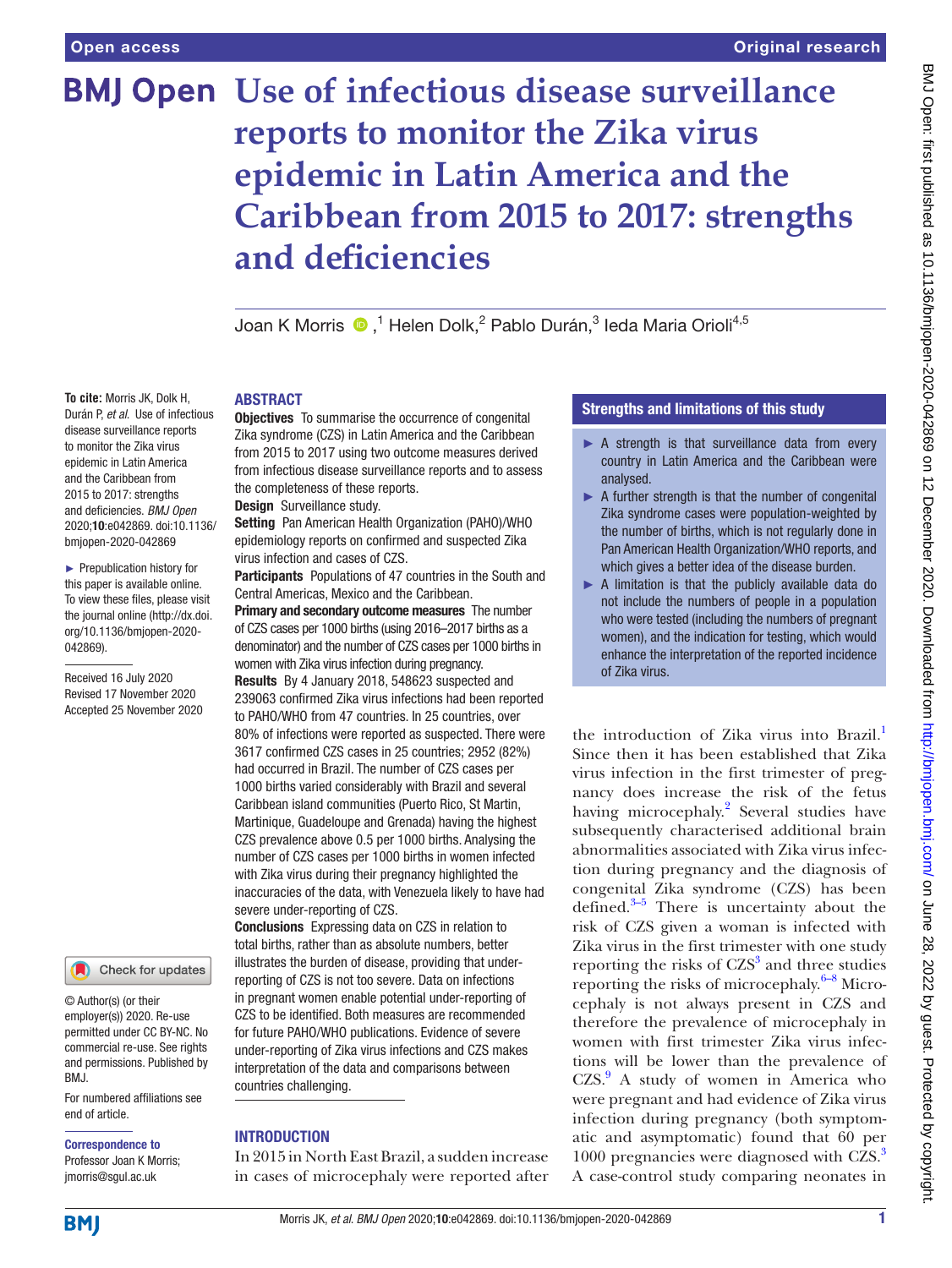Recife Brazil with microcephaly with controls without estimated that the relative risk of microcephaly given Zika virus infection during pregnancy was  $73.1<sup>6</sup>$  $73.1<sup>6</sup>$  $73.1<sup>6</sup>$  If the prevalence of microcephaly in women without Zika virus infections is as estimated by Orioli *et al* at 0.44 per  $1000$ ,  $\frac{10}{10}$  a relative risk of 73.1 is equivalent to an absolute risk of around 32 per 1000 births to women with Zika virus infections[.3](#page-9-2) Cauchemez *et al* retrospectively analysed the Zika virus outbreak in French Polynesia and estimated that the risk of microcephaly from infection in the first trimester was 9.5 per 1000 women infected in the first trimester.<sup>[7](#page-9-6)</sup> Brady *et al* used data from Brazil to estimate that 4 per 1000 pregnancies infected with Zika virus in the first two trimesters would result in a case of microcephaly.<sup>[8](#page-9-7)</sup> In summary, estimates of the risk of microcephaly or CZS given the mother was infected with Zika virus during pregnancy vary from 4 per 1000 (the lowest estimate for microcephaly) to up to 60 per 1000 births for CZS.

The aim of this study was to summarise the occurrence of CZS in Latin America and the Caribbean from 2015 to 2017 using the number of CZS cases per 1000 births and the number of CZS cases per 1000 births in women with Zika virus infection during pregnancy. These two measures can be derived from infectious disease surveillance reports and provide information about the burden of disease and the completeness of the surveillance reports.

### **METHODS**

Since May 2015, Pan American Health Organization (PAHO)/WHO have reported data on the spread of the Zika virus in all countries in Latin America and the Caribbean.<sup>[11](#page-9-8)</sup> The weekly reports include the cumulative numbers of reported Zika virus cases (suspected and confirmed), the incidence rates per 1000 people, the numbers of deaths among Zika infection cases and the numbers of confirmed CZS cases.

Data were taken from the PAHO/WHO publications of cumulative cases available on the website ([http://www.](http://www.paho.org/data/index.php/en/?option=com_content&view=article&id=524&Itemid=) [paho.org/data/index.php/en/?option=com\\_content&](http://www.paho.org/data/index.php/en/?option=com_content&view=article&id=524&Itemid=) [view=article&id=524&Itemid=\)](http://www.paho.org/data/index.php/en/?option=com_content&view=article&id=524&Itemid=) up until January 2018 (accessed 8 October 2020).

A series of reports published on 25 September 2017 from all countries and territories with autochthonous transmission of Zika virus in the Americas provided additional information on the number of pregnant women with suspected and confirmed Zika virus infections up until week 35 in 2017. These data were downloaded from the website: [https://www.paho.org/hq/index.php?](https://www.paho.org/hq/index.php?option=com_content&view=article&id=11603:countries-and-territories-with-autochthonous-transmission-of-zika-virus-in-the-americas-reported-in-2015-2017&Itemid=41696&lang=en) [option=com\\_content&view=article&id=11603:countries](https://www.paho.org/hq/index.php?option=com_content&view=article&id=11603:countries-and-territories-with-autochthonous-transmission-of-zika-virus-in-the-americas-reported-in-2015-2017&Itemid=41696&lang=en)[and-territories-with-autochthonous-transmission-of-zika](https://www.paho.org/hq/index.php?option=com_content&view=article&id=11603:countries-and-territories-with-autochthonous-transmission-of-zika-virus-in-the-americas-reported-in-2015-2017&Itemid=41696&lang=en)[virus-in-the-americas-reported-in-2015-2017&Itemid=](https://www.paho.org/hq/index.php?option=com_content&view=article&id=11603:countries-and-territories-with-autochthonous-transmission-of-zika-virus-in-the-americas-reported-in-2015-2017&Itemid=41696&lang=en) [41696&lang=en](https://www.paho.org/hq/index.php?option=com_content&view=article&id=11603:countries-and-territories-with-autochthonous-transmission-of-zika-virus-in-the-americas-reported-in-2015-2017&Itemid=41696&lang=en) (accessed 3 January 2020). Several countries only reported pregnancies in 2016 and hance were likely to have excluded some infected pregnancies occurring in 2017.

Data from Canada, the USA and Bermuda were excluded—only countries in the South and Central Americas, Mexico and the Caribbean were analysed. Apart from in Brazil, no cases of CZS were reported in 2015—they were all reported in 2016 and 2017. Therefore, we calculated the CZS per 1000 births using the total number of births in 2016 and 2017. The numbers of live births occurring during 2016 and 2017 were obtained in each country from the United Nations Demographic Yearbook 2017.<sup>[12](#page-9-9)</sup> In the following countries, the numbers of births were only available for earlier years and the numbers occurring in 2016–2017 were estimated to be twice that in the most recent year of data available: Honduras (2012), Haiti (2013), Grenada (2014), Trinidad and Tobago (2015), El Salvador (2015) and Guyana (2015).

The PAHO/WHO case definitions for suspected and confirmed Zika cases and CZS that were communicated to the member states and were used to report cases within the International Sanitary Regulations are given at [http://www.paho.org/hq/index.php?option=com\\_](http://www.paho.org/hq/index.php?option=com_content&view=article&id=11117&Itemid=41532&lang=en) [content&view=article&id=11117&Itemid=41532&lang=](http://www.paho.org/hq/index.php?option=com_content&view=article&id=11117&Itemid=41532&lang=en) [en](http://www.paho.org/hq/index.php?option=com_content&view=article&id=11117&Itemid=41532&lang=en) (accessed 22 May 2020).

### Statistical analysis

The number of CZS cases per 1000 births was calculated to give a population-adjusted measure of the relative size of the CZS epidemic in each country, as well as a measure of the proportion of births affected relative to other perinatal problems.

Island communities have been reported to often experience much higher infection rates than larger mainland communities $^{13}$  $^{13}$  $^{13}$  and therefore it might be expected that the number of CZS cases per 1000 births would be higher on islands. To investigate this, a binomial regression model was fitted with each country as a random effect and island as a fixed effect.

Each country reported both suspected and confirmed Zika virus infections. Main analyses reported are based on both confirmed and suspected cases, but analyses including only confirmed cases were also performed and are compared where relevant.

The number of pregnant women who were infected with the Zika virus during their pregnancy was obtained from individual country reports on 25 September 2017 covering all reports up until week 35 of 2017. Some countries reported both suspected and confirmed cases separately, while other countries reported suspected and confirmed cases in total or either only suspected or confirmed cases. The total number of suspected and confirmed cases was analysed and if this was not available the number of cases reported was used regardless of whether they were suspected or confirmed. The number of CZS cases per 1000 women who were infected with the Zika virus during their pregnancy was calculated and will be referred to as CZS cases per infected pregnancies. This measure would be expected to be around 4–60 per 1000 pregnancies with differences highlighting possible reporting issues.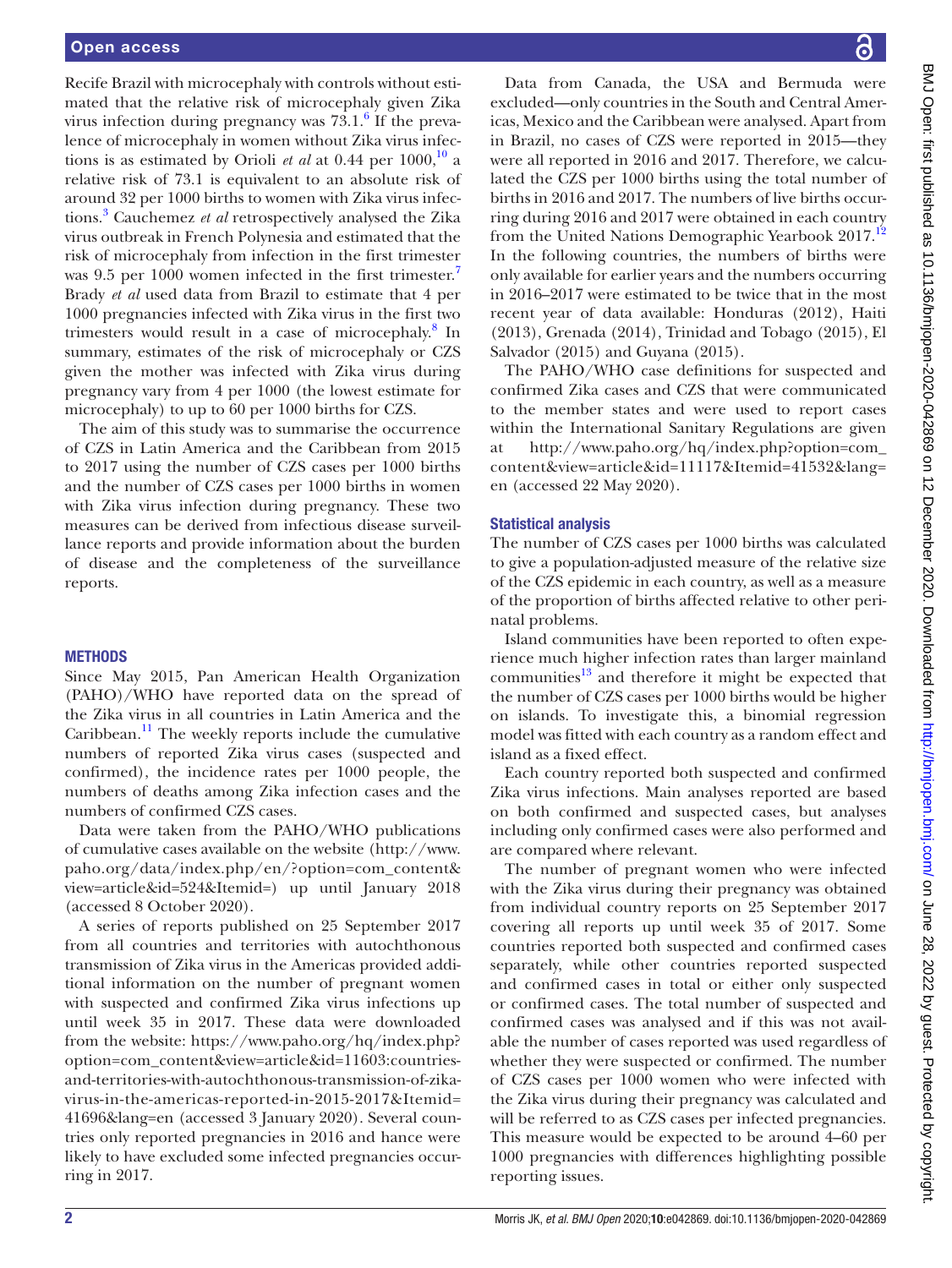Linear associations between variables were quantified using Spearman's rho rank correlation coefficients.

## RESULTS

[Table](#page-3-0) 1 shows that by the 4 January 2018, 548623 suspected Zika virus infections and 239063 confirmed Zika virus infections had been reported to PAHO/WHO. There were 3617 confirmed CZS cases, of which the largest numbers of cases were reported in Brazil (2952 cases; 82%) and Colombia (248; 7%).

[Figure](#page-5-0) 1 compares the number of CZS cases per 1000 births with the incidence rate of Zika virus infections (confirmed and suspected). The two measures are linearly related (spearman's rho=0.64, p=0.008) as is expected as a higher incidence of Zika virus would be expected to lead to a higher birth prevalence of CZS. However, there is much variation in the number of CZS cases per 1000 births not explained by the incidence of Zika virus in the population. The random effects model estimated that countries that are islands have 82% (95% CI 54% to 116%) higher rates of CZS per 1000 births than non-island communities. Haiti is the exception with only 1 CZS case reported out of over 3000 Zika virus infections, indicating under-reporting of CZS. French Guiana, Honduras, El Salvador, Nicaragua, Mexico and Argentina also have lower number of CZS cases per 1000 births than might be expected due to their reported incidence of Zika virus infections, also indicating under-reporting of CZS. The correlation between the birth prevalence and the incidence of Zika virus is weaker (spearman's rho=0.48, p=0.02) if only confirmed Zika virus infections are analysed (data not shown). This can be partly explained by several countries having over 90% of their cases suspected rather than confirmed and three countries having no confirmed cases (Martinique, Haiti and Venezuela) indicating that in these countries Zika virus infections although they are suspected are often not confirmed. Another explanation could be differential reporting of CZS, which we know occurred with Brazil being more likely to diagnose CZS than other countries. [Table](#page-3-0) 1 shows that four countries had over 6000 Zika virus infections and yet reported no cases of CZS (Venezuela, Jamaica, Peru and Curacao) suggesting potential underreporting of CZS in these countries.

[Table](#page-6-0) 2 shows that 36025 pregnancies were reported to have been confirmed as having been infected with Zika virus, with 32% of these being in Brazil and 18% in Colombia. A total of 71230 pregnant women were reported as having confirmed or suspected Zika virus infections (assuming that the number of suspected or confirmed cases is equal to the number of confirmed cases in countries only reporting confirmed cases); 37% in Brazil and 28% in Colombia.

[Figure](#page-7-0) 2 and [table](#page-6-0) 2 present the number of CZS cases per 1000 women who were infected with Zika virus during their pregnancy for each country compared with the reported values from previous studies of between 4

and 60 CZS cases per 1000 pregnant women with Zika virus. $36-8$  Many countries do have a prevalence close to these values. Slightly higher rates (such as in Brazil) may suggest more extensive reporting of CZS than of infected pregnancies, or the use of wider microcephaly definitions earlier in the epidemic. In Argentina, there were five cases of CZS reported and only five pregnant women were reported as being infected with Zika virus indicating that reporting only occurred when CZS was confirmed and therefore their rate of 1000 CZS per 1000 pregnancies is clearly incorrect (and not plotted in [figure](#page-7-0) 2). Three other countries reported at least one case of CZS, but did not report any infected pregnancies (Guyana, Grenada and Suriname). Several countries such as French Guiana, Mexico and Nicaragua have much lower values indicating that cases of CZS were being under-reported. This can be explained for Nicaragua by the fact that they reported infected pregnancies only up until week 1 of 2017. Four countries in [figure](#page-7-0) 2 reported >200 pregnant women having Zika virus infections (Venezuela (3463), Jamaica (712), Peru (279) and the Virgin Islands (USA) (286)) and yet reported no cases of CZS. The upper CI being around 1 suggests under-reporting of CZS in Venezuela, but the numbers of infected pregnancies are too small to be informative in the other countries. Haiti only reported infected pregnancies up until week 21 of 2016. [Figure](#page-7-0) 2 indicated that Haiti might have under-reported CZS cases and therefore [figure](#page-7-0) 2 indicates that they are also likely to have under-reported the number of infected pregnant women as the ratio of the two values is reasonable.

[Figure](#page-8-0) 3 shows the number of pregnant women who were infected with Zika virus per 1000 births and compares this with the reported incidence of Zika virus in the population. The majority of countries were above the line of equality indicating that infections in pregnant women were more likely to be reported than infections in the rest of the population. This was likely to be due to pregnant women being more likely to be tested for Zika virus infection, since they are the high-risk segment of the population. The countries below the line of equality were perhaps under-reporting the numbers of pregnant women with Zika virus infection, particularly Haiti, Belize and Saint Vincent and the Grenadines who only reported infected pregnancies in 2016 not in 2017.

Zhang  $et \ a l^{14}$  used data from a study in Bahia in Brazil from October 2014 to February  $2016^{15}$  and data from a study of the 20[13](#page-9-10) Zika virus outbreak in French Polynesia<sup>13</sup> to develop a global stochastic epidemic model to analyse the spread of the Zika virus (ZIKV) in Latin America and the Caribbean. [Table](#page-8-1) 3 compares their predictions with the reported figures. The agreement is reasonable for Brazil, Colombia and Puerto Rico, but much higher for Mexico, El Salvador, Honduras, Haiti and Venezuela. These later countries are all countries which our analysis has indicated have under-reporting of CZS cases. This provides further indication that the reporting to PAHO/ WHO is not sufficiently accurate to validate prediction models in some countries.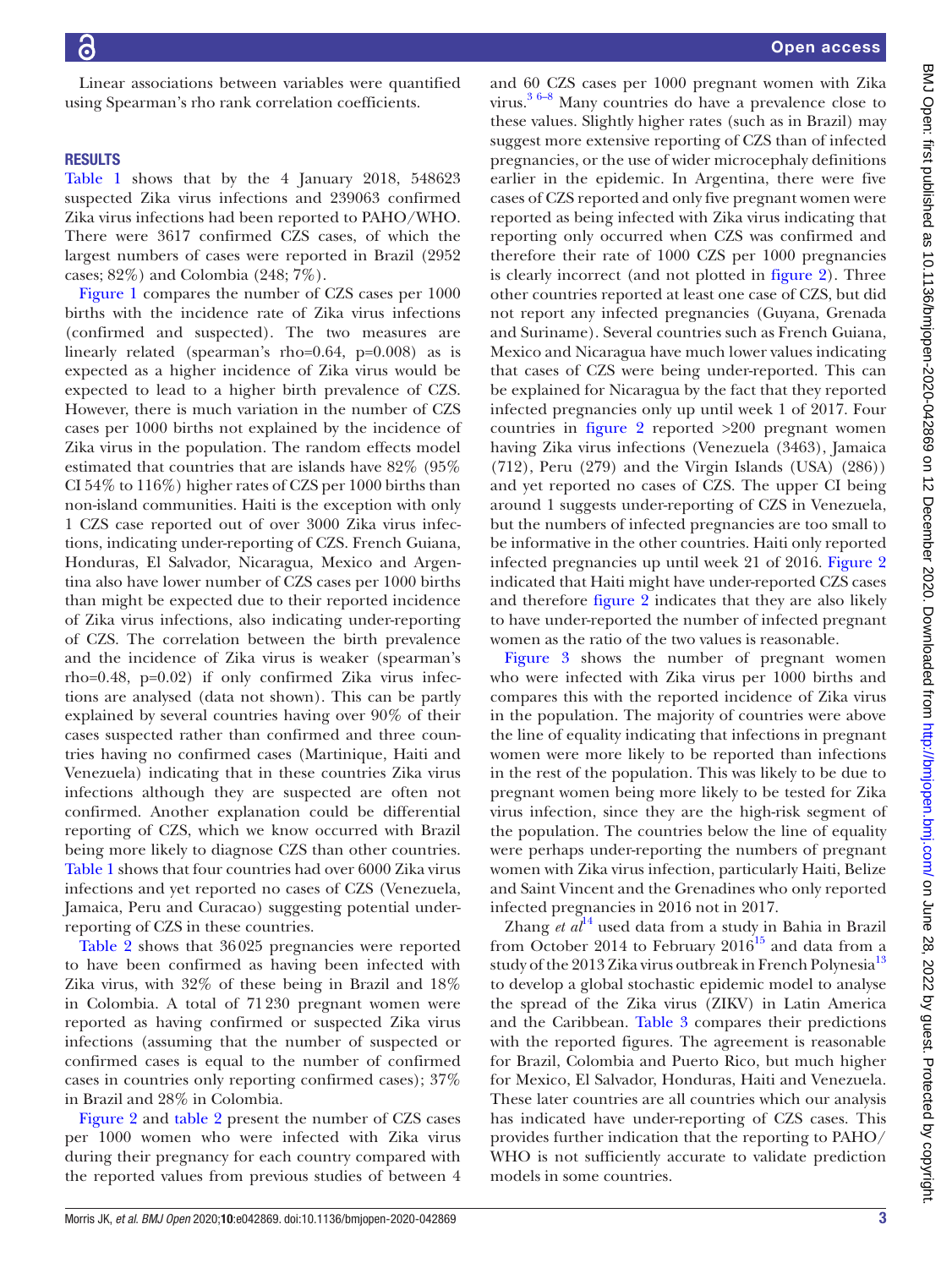<span id="page-3-0"></span>Table 1 Zika virus infections and CZS cases reported to PAHO/WHO by countries in the South and Central Americas, Mexico and the Caribbean, 2016 – 2017\* and the estimated number of CZS cases per 1000 births to pregnant women with Zika virus

|                                     | Zika virus infections†   |                                             |                          |                                        |                                                                                                 |                                                                             | <b>CZS</b>          |                                     |                                           |                                 |
|-------------------------------------|--------------------------|---------------------------------------------|--------------------------|----------------------------------------|-------------------------------------------------------------------------------------------------|-----------------------------------------------------------------------------|---------------------|-------------------------------------|-------------------------------------------|---------------------------------|
| Country                             | <b>Suspected</b>         | <b>Confirmed</b><br>(including<br>imported) | $\%$<br><b>Suspected</b> | Total<br>suspected<br>and<br>confirmed | Incidence<br>of Zika virus<br>(suspected<br>and<br>confirmed)<br>per 1000<br>people per<br>year | Incidence<br>of Zika virus<br>(confirmed)<br>per 1000<br>people per<br>year | CZS<br>cases        | CZS per<br>1000 births<br>(2016/17) | <b>Population</b><br>('000) in<br>2016/17 | Annual<br>births in<br>2016/17‡ |
|                                     | $\boldsymbol{A}$         | B                                           |                          | $A+B$                                  | $(A+B)/2D$                                                                                      | B/2D                                                                        | $\mathbf{C}$        | C/2E×1000                           | D                                         | E                               |
| Brazil*                             | 205997                   | 155820                                      | 56                       | 361817                                 | 0.86                                                                                            | 0.372                                                                       | 2952                | 0.507                               | 209428                                    | 2911930                         |
| Colombia                            | 100255                   | 9717                                        | 91                       | 109972                                 | 1.13                                                                                            | 0.099                                                                       | 248                 | 0.190                               | 48860                                     | 652112                          |
| Guatemala                           | 4003                     | 1054                                        | 79                       | 5057                                   | 0.15                                                                                            | 0.031                                                                       | 140                 | 0.181                               | 16793                                     | 386023                          |
| Dominican<br>Republic               | 5248                     | 336                                         | 93                       | 5584                                   | 0.26                                                                                            | 0.015                                                                       | 85                  | 0.296                               | 10708                                     | 143822                          |
| Puerto Rico                         | $\qquad \qquad -$        | 36871                                       | 0                        | 36871                                  | 10.02                                                                                           | 10.016                                                                      | 47                  | 0.892                               | 1840                                      | 26357                           |
| Mexico                              |                          | 11791                                       | $\overline{0}$           | 11791                                  | 0.05                                                                                            | 0.045                                                                       | 20                  | 0.004                               | 128897                                    | 2263873                         |
| Costa Rica                          | 21                       | 9949                                        | 0                        | 9970                                   | 1.02                                                                                            | 1.019                                                                       | 19                  | 0.137                               | 4881                                      | 69410                           |
| Panama                              | 4786                     | 1059                                        | 81                       | 5845                                   | 0.72                                                                                            | 0.130                                                                       | 17                  | 0.113                               | 4044                                      | 75008                           |
| Trinidad and<br>Tobago              | $\overline{\phantom{m}}$ | 722                                         | 0                        | 722                                    | 0.26                                                                                            | 0.264                                                                       | 17                  | 0.475                               | 1367                                      | 17883                           |
| Ecuador                             | 3722                     | 3011                                        | 55                       | 6733                                   | 0.20                                                                                            | 0.091                                                                       | 14                  | 0.025                               | 16505                                     | 283020                          |
| <b>Bolivia</b>                      | 2216                     | 816                                         | 73                       | 3032                                   | 0.14                                                                                            | 0.037                                                                       | 14                  | 0.027                               | 10970                                     | 255713                          |
| Honduras                            | 31378                    | 266                                         | 99                       | 31644                                  | 1.81                                                                                            | 0.015                                                                       | $\bf{8}$            | 0.022                               | 8727                                      | 184312                          |
| Martinique                          | 37997                    | $\overline{\phantom{0}}$                    | 100                      | 37997                                  | 48.65                                                                                           | 0.000                                                                       | 5                   | 0.674                               | 390                                       | 3711                            |
| Guadeloupe                          | 32250                    | 28                                          | 99                       | 32278                                  | 35.05                                                                                           | 0.030                                                                       | 5                   | 0.570                               | 460                                       | 4389                            |
| Argentina                           | 536                      | 276                                         | 66                       | 812                                    | 0.01                                                                                            | 0.003                                                                       | 5                   | 0.003                               | 44059                                     | 716322                          |
| El Salvador                         | 12467                    | 3                                           | 99                       | 12470                                  | 1.00                                                                                            | 0.000                                                                       | $\overline{4}$      | 0.018                               | 6262                                      | 109617                          |
| Suriname                            | 2816                     | 733                                         | 79                       | 3549                                   | 3.19                                                                                            | 0.659                                                                       | $\overline{4}$      | 0.203                               | 555                                       | 9847                            |
| Guyana                              |                          | 34                                          | $\overline{0}$           | 34                                     | 0.04                                                                                            | 0.044                                                                       | 3                   | 0.115                               | 385                                       | 13060                           |
| Nicaragua                           | 751                      | 614                                         | 55                       | 1365                                   | 0.11                                                                                            | 0.049                                                                       | $\overline{2}$      | 0.007                               | 6184                                      | 137772                          |
| Grenada                             | 335                      | 119                                         | 73                       | 454                                    | 2.04                                                                                            | 0.533                                                                       | $\overline{2}$      | 0.672                               | 111                                       | 1487                            |
| Paraguay                            | 106                      | 14                                          | 88                       | 120                                    | 0.01                                                                                            | 0.001                                                                       | $\overline{2}$      | 0.008                               | 6768                                      | 128117                          |
| French Guiana 10742                 |                          | 48                                          | 99                       | 10790                                  | 19.30                                                                                           | 0.085                                                                       | 1.                  | 0.065                               | 279                                       | 7663                            |
| Haiti                               | 3077                     | $\overline{\phantom{0}}$                    | 100                      | 3077                                   | 0.28                                                                                            | 0.000                                                                       | $\mathbf{1}$        | 0.002                               | 5424                                      | 247025                          |
| <b>Saint Martin</b>                 | 1580                     | 200                                         | 88                       | 1780                                   | 55.63                                                                                           | 6.250                                                                       | $\mathbf{1}$        | 1.000                               | 16                                        | 500                             |
| Barbados                            | 672                      | 137                                         | 83                       | 809                                    | 1.39                                                                                            | 0.234                                                                       | 1                   | 0.196                               | 291                                       | 2552                            |
| Venezuela                           | 61708                    | ц.                                          | 100                      | 61708                                  | 0.97                                                                                            | 0.000                                                                       | $\mathbf{0}$        | $\pmb{0}$                           | 31748                                     | 602123                          |
| Jamaica                             | 6958                     | 186                                         | 97                       | 7144                                   | 1.25                                                                                            | 0.032                                                                       | 0                   | 0                                   | 2846                                      | 35164                           |
| Peru                                | 5737                     | 1293                                        | 81                       | 7030                                   | 0.11                                                                                            | 0.020                                                                       | $\mathsf{O}\xspace$ | $\pmb{0}$                           | 31969                                     | 502591                          |
| Curacao                             | 4362                     | 2020                                        | 68                       | 6382                                   | 21.27                                                                                           | 6.733                                                                       | 0                   | 0                                   | 150                                       | 1668                            |
| <b>Belize</b><br>Cuba               | 1762<br>1305             | 269<br>324                                  | 86<br>80                 | 2031<br>1629                           | 2.74<br>0.07                                                                                    | 0.362<br>0.014                                                              | $\mathbf{0}$<br>0   | 0<br>0                              | 371<br>11439                              | 7200<br>115921                  |
| Aruba                               | 830                      | 645                                         | 56                       | 1475                                   | 6.44                                                                                            | 2.816                                                                       | $\mathbf{0}$        | $\pmb{0}$                           | 114                                       | 1230                            |
| Dominica                            | 1154                     | 79                                          | 93                       | 1233                                   | 8.33                                                                                            | 0.533                                                                       | 0                   | 0                                   | 74                                        | 721                             |
| <b>Saint Vincent</b>                | 505                      | 84                                          | 85                       | 589                                    | 5.77                                                                                            | 0.823                                                                       | $\mathbf 0$         | $\pmb{0}$                           | 51                                        | 1634                            |
| and the<br>Grenadines               |                          |                                             |                          |                                        |                                                                                                 |                                                                             |                     |                                     |                                           |                                 |
| Saint Kitts and 554<br><b>Nevis</b> |                          | 33                                          | 94                       | 587                                    | 5.59                                                                                            | 0.314                                                                       | 0                   | 0                                   | 52                                        | 641                             |
| Antigua and<br><b>Barbuda</b>       | 537                      | 25                                          | 95                       | 562                                    | 2.97                                                                                            | 0.132                                                                       | $\mathsf{O}\xspace$ | $\pmb{0}$                           | 94                                        | 1085                            |
| <b>Bahamas</b>                      | 510                      | 25                                          | 95                       | 535                                    | 0.68                                                                                            | 0.031                                                                       | $\mathsf{O}\xspace$ | 0                                   | 394                                       | 4055                            |
|                                     |                          |                                             |                          |                                        |                                                                                                 |                                                                             |                     |                                     |                                           |                                 |

Continued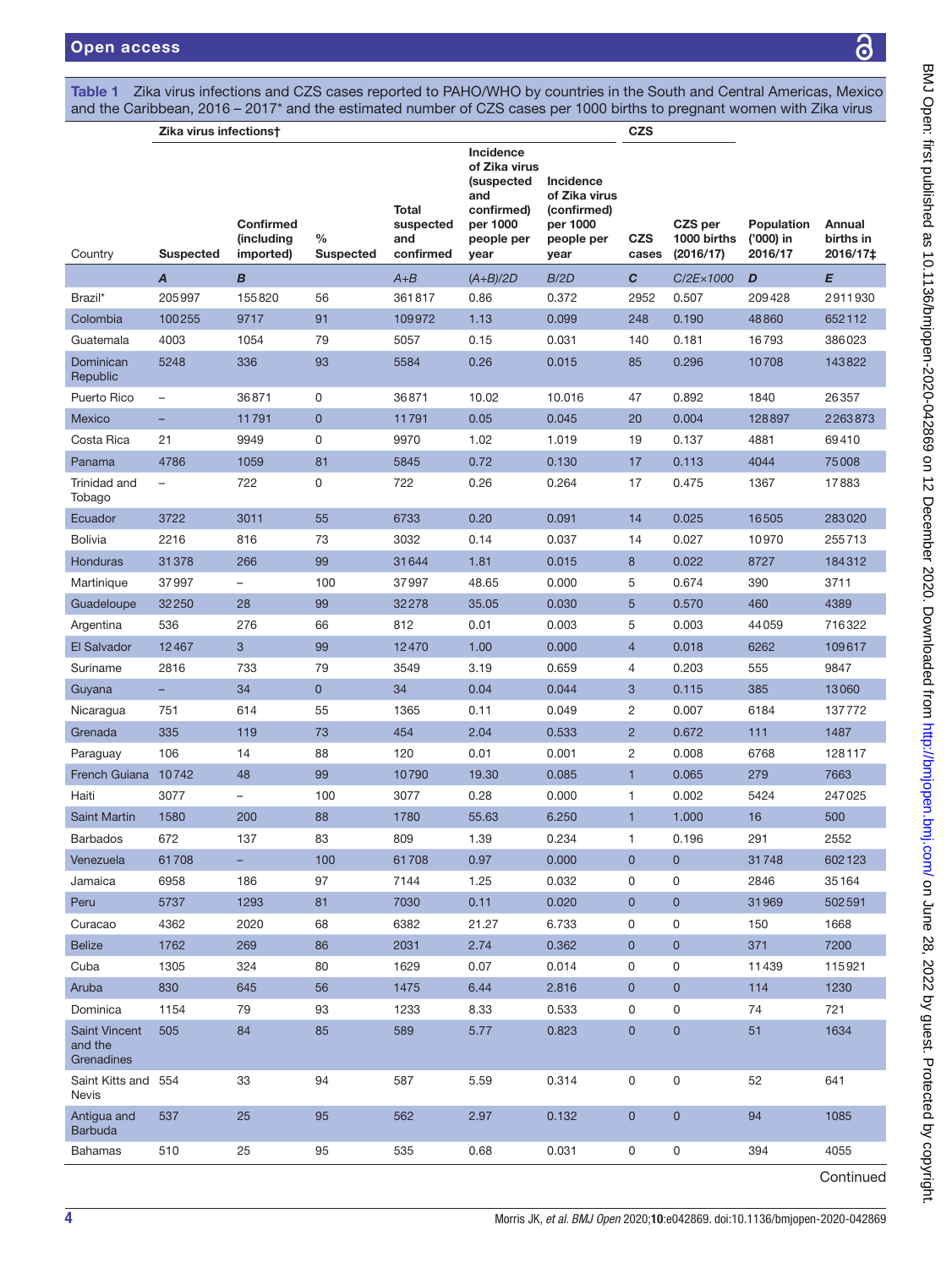| <b>Table 1</b><br>Continued          |                          |                                             |                                   |                                               |                                                                                                        |                                                                             |                     |                                     |                                    |                                 |
|--------------------------------------|--------------------------|---------------------------------------------|-----------------------------------|-----------------------------------------------|--------------------------------------------------------------------------------------------------------|-----------------------------------------------------------------------------|---------------------|-------------------------------------|------------------------------------|---------------------------------|
|                                      | Zika virus infectionst   |                                             |                                   |                                               |                                                                                                        |                                                                             |                     |                                     |                                    |                                 |
| Country                              | <b>Suspected</b>         | Confirmed<br><i>(including</i><br>imported) | $\frac{0}{0}$<br><b>Suspected</b> | <b>Total</b><br>suspected<br>and<br>confirmed | Incidence<br>of Zika virus<br><i>(suspected</i><br>and<br>confirmed)<br>per 1000<br>people per<br>year | Incidence<br>of Zika virus<br>(confirmed)<br>per 1000<br>people per<br>year | <b>CZS</b><br>cases | CZS per<br>1000 births<br>(2016/17) | Population<br>('000) in<br>2016/17 | Annual<br>births in<br>2016/17‡ |
| Virgin Islands<br>(USA)              | 400                      | 56                                          | 87                                | 456                                           | 4.43                                                                                                   | 0.543                                                                       | $\overline{0}$      | $\Omega$                            | 51                                 | 1415                            |
| Sint Maarten                         | 248                      | 148                                         | 62                                | 396                                           | 4.77                                                                                                   | 1.783                                                                       | $\mathbf 0$         | 0                                   | 41                                 | 363                             |
| Saint Lucia                          | 280                      | 52                                          | 84                                | 332                                           | 1.01                                                                                                   | 0.158                                                                       | $\mathbf{0}$        | $\overline{0}$                      | 164                                | 2103                            |
| Saint<br>Barthelemy                  | 270                      | 61                                          | 81                                | 331                                           | 36.78                                                                                                  | 6.777                                                                       | $\Omega$            | $\mathbf 0$                         | $\overline{4}$                     | 72                              |
| Cayman<br>Islands                    | 229                      | 30                                          | 88                                | 259                                           | 2.25                                                                                                   | 0.260                                                                       | $\overline{0}$      | $\overline{0}$                      | 57                                 | 642                             |
| Turks and<br>Caicos Islands          | 197                      | 25                                          | 88                                | 222                                           | 2.13                                                                                                   | 0.240                                                                       | $\Omega$            | $\Omega$                            | 52                                 | 518                             |
| <b>Virgin Islands</b><br>(UK)        | 74                       | 53                                          | 58                                | 127                                           | 1.84                                                                                                   | 0.768                                                                       | $\overline{0}$      | $\overline{0}$                      | 34                                 | 266                             |
| Anguilla                             | 30                       | 23                                          | 56                                | 53                                            | 1.56                                                                                                   | 0.676                                                                       | $\mathbf 0$         | 0                                   | 17                                 | 155                             |
| Montserrat                           | 18                       | 5                                           | 78                                | 23                                            | 2.30                                                                                                   | 0.500                                                                       | $\mathbf{0}$        | $\overline{0}$                      | 5                                  | 46                              |
| Bonaire, St<br>Eustatius and<br>Saba | $\overline{\phantom{0}}$ | 9                                           | 0                                 | 9                                             | 0.35                                                                                                   | 0.346                                                                       | $\mathbf 0$         | $\mathbf 0$                         | 13                                 | 346                             |
| <b>Total</b>                         | 548623                   | 239063                                      | 70                                | 787686                                        |                                                                                                        |                                                                             | 3617                |                                     |                                    |                                 |

1. Brazil Ministry of Health case definition for confirmed cases of congenital syndrome associated with Zika virus infection includes confirmed and probable cases per PAHO's case definition.

2. The number of confirmed congenital syndrome associated with Zika include two autochthonous cases and three imported cases. 3. The reported number of suspected cases of Zika virus infection are estimates. According to Santé publique France, the estimated number of suspected cases is the sum of the number of visits recorded by the Decentralised Centres of Prevention and Care and the estimated number of people who sought medical care from a general practitioner for this purpose. The estimate is based on data collected by the sentinel physician network.

4. The case reported by Santé publique France corresponds to a fetus with cerebral malformation of a mother infected with Zika.

5. In addition to the five reported cases of congenital syndrome, Santé publique France reported 16 fetuses with cerebral malformations of mothers infected with Zika.

6. Santé publique France reported 21 fetuses with cerebral malformations of mothers infected with Zika.

7. In addition to the one reported case of congenital syndrome, Santé publique France reported 18 fetuses with cerebral malformations of mothers infected with Zika.

\*CZS cases in Brazil occurring in 2015 are included.

†PAHO/WHO case definitions for suspected and confirmed Zika virus infections is available at: [http://www.paho.org/hq/index.php?option=com\\_](http://www.paho.org/hq/index.php?option=com_content&view=article&id=11117&Itemid=41532&lang=en)

[content&view=article&id=11117&Itemid=41532&lang=en](http://www.paho.org/hq/index.php?option=com_content&view=article&id=11117&Itemid=41532&lang=en).

‡Total births were estimated as twice the most recent birth years if data were not available for 2016 and 2017: Honduras (2012), Haiti (2013), Grenada (2014), Trinidad and Tobago (2015), El Salvador (2015) and Guyana (2015).

§Confirmed congenital syndrome associated with Zika virus infection case definition: live newborn who meets the criteria for a suspected case of

congenital syndrome associated with Zika virus and Zika virus infection was detected in specimens of the newborn, regardless of detection of other pathogens. Case definitions for congenital syndrome associated with Zika virus infection is available at: [http://www.paho.org/hq/index.php?option=com\\_](http://www.paho.org/hq/index.php?option=com_content&view=article&id=11117&Itemid=41532&lang=en) [content&view=article&id=11117&Itemid=41532&lang=en](http://www.paho.org/hq/index.php?option=com_content&view=article&id=11117&Itemid=41532&lang=en).

CZS, congenital Zika syndrome; PAHO, Pan American Health Organization.

### **DISCUSSION**

This study is the first comprehensive study in the Americas of the entire course of the Zika epidemic using the infectious disease surveillance reports together with the number of population births. The study demonstrates again that the vast majority of CZS cases occurred in Brazil. In Brazil, 2952 CZS cases were reported, compared with a baseline of about 380 cases of microcephaly expected over that 2-year period.<sup>16</sup> The study has shown in addition a high epidemic intensity in some of the Caribbean islands. The phenomenon of a very high proportion of individuals on an island being infected has been noted for both Zika virus and other infections.

Kucharski *et al* studied the outbreak of ZIKV from 2013 to 2014 in French Polynesia and concluded that 94% of the population were infected during the outbreak.<sup>13</sup> The first reported epidemic of Zika virus in the island of Yap in  $2007<sup>17</sup>$  reported over 70% of residents had been infected. Dengue shows a similar pattern of high infection rates on islands, and this also results in a more cyclical pattern of population infection every 12–15 years compared with the lower and more constant dengue virus infection rates in larger communities.<sup>[18](#page-9-15)</sup>

Susceptibility to Zika virus infection varies hugely according to climatic, environmental and social factors. How, it would be expected that the risk of an infected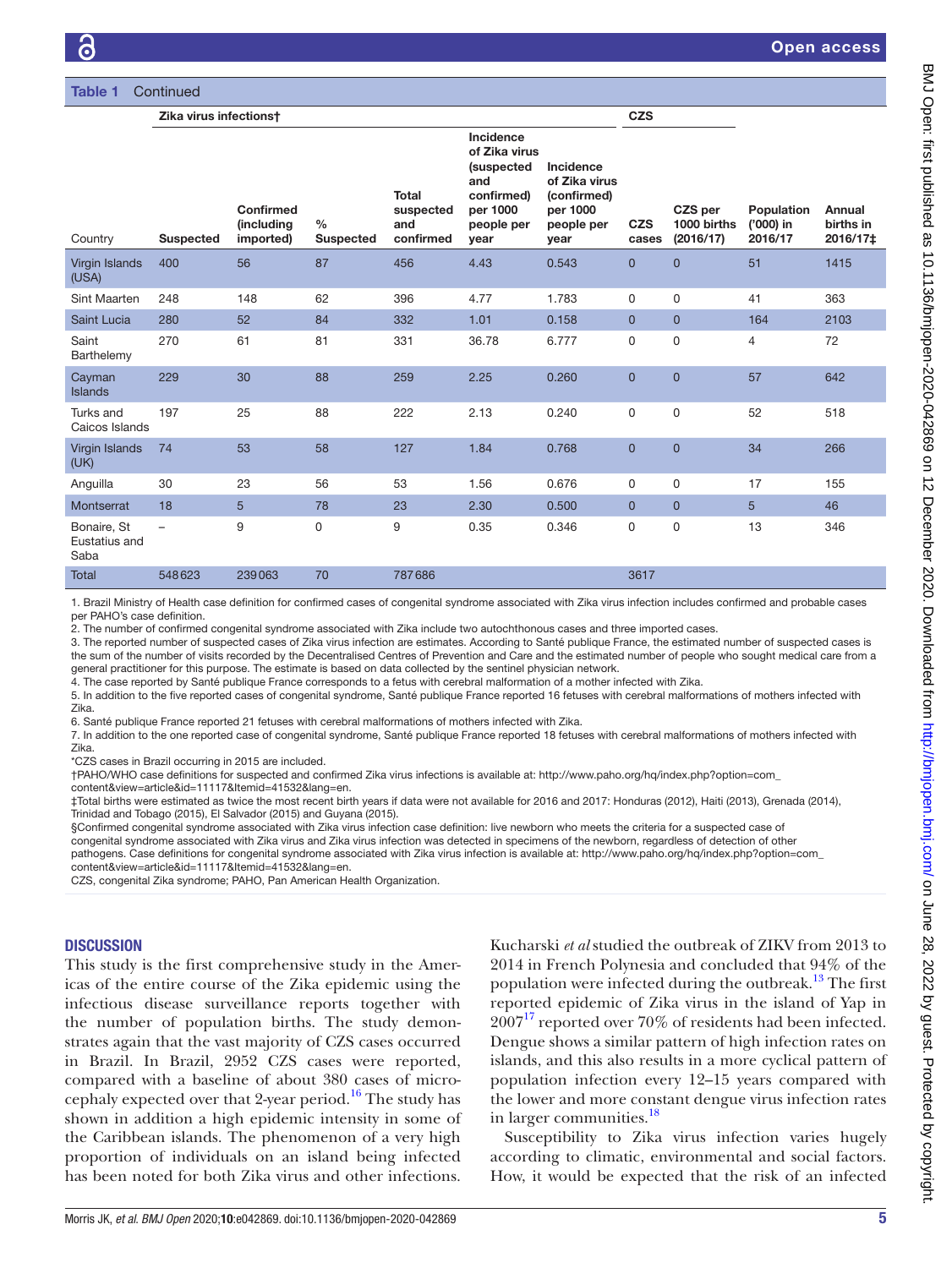

Incidence Rate of Confirmed and Suspected Zika Virus Infections per 1,000 people

<span id="page-5-0"></span>Figure 1 Congenital Zika syndrome (CZS) cases per 1000 births compared with the incidence of Zika virus infections.

pregnancy resulting in CZS is likely to have a much small variation. The occurrence of discordant twins for CZS shows that ZIKV infection during pregnancy is not deterministic for CZS phenotype and that other susceptibility factors might be involved. $19$  Comparing the calculated number of CZS cases per 1000 infected pregnent woman with the expected 4–60 CZS case per 1000 infected pregnant women, reveals the huge variations in testing and reporting of Zika virus infections in Latin America. Interpretation of infectious disease reports should therefore be cautious. Although we found a clumping of countries around the expected 4–60 CZS per 1000 infected pregnant women, the infectious disease reports are clearly not suitable for such estimations which must come from properly designed epidemiological studies such as cohort studies. However, the potential imbalance due to susceptibility factors is likely to be of a much smaller order of magnitude than the occurrence of under-reporting indicated in this study.

A comparison between Brazil, Colombia and Puerto Rico is instructive to understand the complexity of comparing CZS figures between countries. The incidence of confirmed plus suspected Zika virus cases per 1000 people varied >10-fold from 0.86 in Colombia, 1.12 in Brazil to 10 in Puerto Rico, while in contrast the prevalence of CZS per 1000 births varied <5-fold from 0.19 in Colombia, to 0.51 in Brazil and 0.89 in Puerto Rico. In Colombia, termination of pregnancy was allowed in cases with  $CZS$ ,<sup>20</sup> thereby potentially decreasing the birth prevalence of CZS in Colombia relative to the infection rate. Brazil used a lower threshold for diagnosing microcephaly and hence CZS at the beginning of the epidemic which may have inflated the earlier reports relative to other countries. All three countries were more likely to test and report Zika virus infections in pregnant women than in the general population. Calculating the number of CZS births per 1000 births to women infected with

Zika virus (suspected or confirmed) results in values of 12 in Colombia, 113 in Brazil and 12 in Puerto Rico. In addition to Brazil using a lower threshold for diagnosing microcephaly, at the start of the epidemic in Brazil pregnant women were not tested for Zika virus infection, but only judged to have been infected once the child was diagnosed with CZS, both of which would cause the number of CZS cases per infected pregnant women to be much higher. However, there may also be some underreporting of CZS in Colombia and Puerto Rico compared with Brazil.

There are many factors influencing the reporting of both Zika virus and CZS. For Zika virus, reporting depends on the true rate of infection in the population, the proportion of symptomatic people with access to healthcare presenting at health centres, the policy as to which suspected infections should have laboratory confirmation (eg, in Brazil testing was restricted mainly to pregnant women), the difficulties of retrospective confirmation of infection as it is difficult to distinguish Zika from other flaviviruses outside the viraemic phase, and the exhaustiveness of public health reporting mechanisms.

For CZS, reporting also depends on the proportion of affected babies/mothers with clinical signs of CZS tested for Zika virus, and the proportion of affected pregnancies who proceed to live birth. In addition to the above factors, and particularly the difficulty of confirming fetal Zika virus infection after birth, there are issues with the consistency of diagnoses of microcephaly, and with the reporting of terminations of pregnancy where they are legal. Inconsistencies in microcephaly diagnosis have been identified across European, US and South American congenital anomaly registries prior to the Zika epidemic.<sup>10 21 22</sup> In March 2016, WHO issued new guidance as to the diagnoses of microcephaly 'Neonates with a head circumference >2 SD below the mean are considered to have microcephaly. Neonates with a head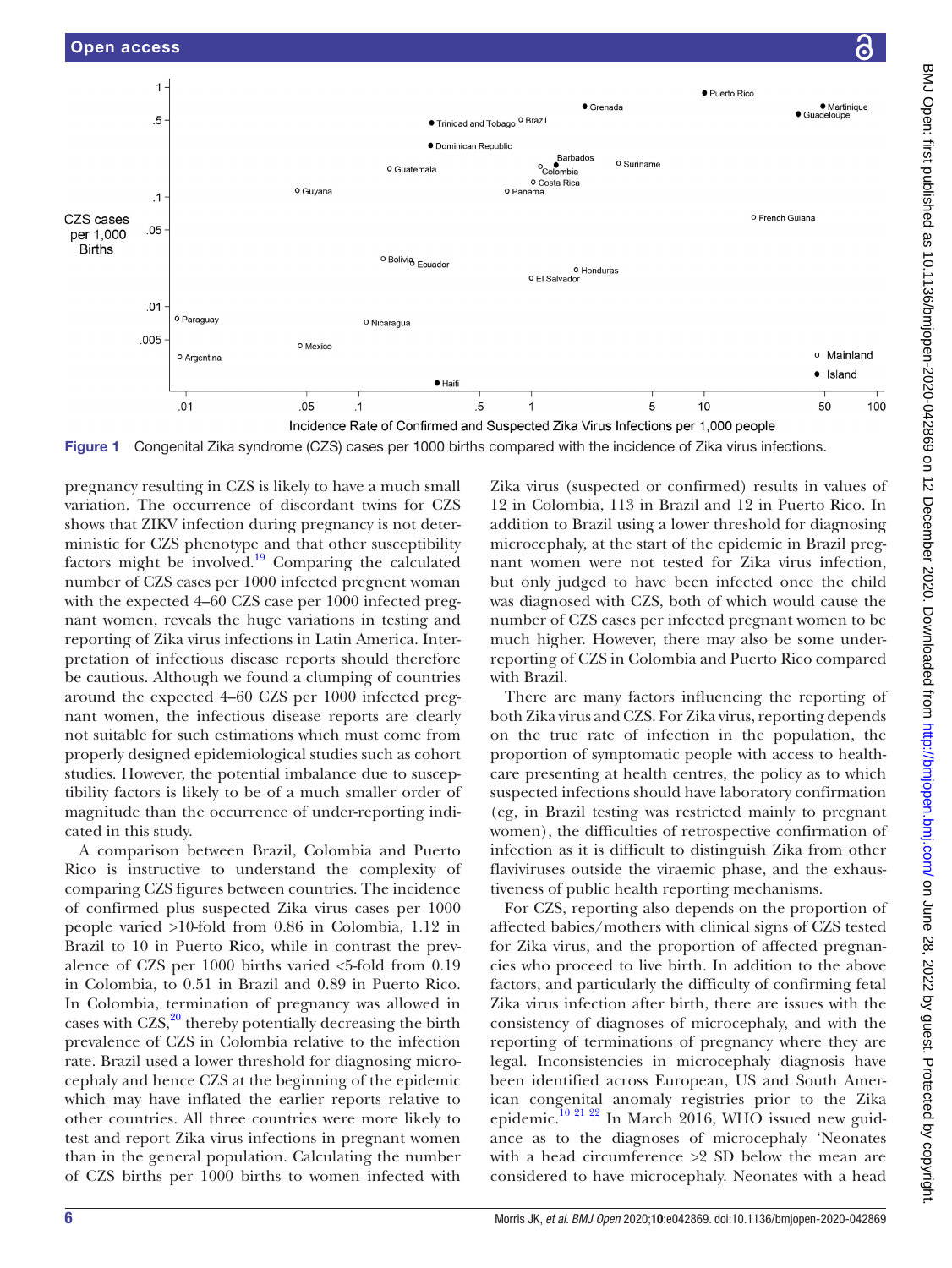<span id="page-6-0"></span>Table 2 Zika virus infections in pregnant women in countries in the South and Central Americas, Mexico and the Caribbean, 2015–2017 and the number of CZS cases per 1000 pregnant women with Zika virus and number of pregnant women with Zika virus per 1000 births

|                                     |                | <b>Reported number of</b><br>pregnant women with Zika<br>virus |                                | <b>Date</b>                             | CZS cases per<br>1000 pregnant   | <b>Number of pregnant</b><br>women with Zika                        |  |
|-------------------------------------|----------------|----------------------------------------------------------------|--------------------------------|-----------------------------------------|----------------------------------|---------------------------------------------------------------------|--|
| Country                             | (table 1)      | Zika virus<br>CZS cases suspected or<br>confirmed              | <b>Zika virus</b><br>confirmed | pregnancies<br>reported (week/<br>year) | virus suspected<br>or confirmed* | women with Zika virus suspected or<br>confirmed per 1000<br>births* |  |
|                                     | $\mathbf{C}$   | G                                                              | H                              |                                         | $C/G \times 1000$                | G/E (table 1) × 1000                                                |  |
| Brazil                              | 2952           | 26066                                                          | 11546                          | 22/2017                                 | 113.3                            | 4.5                                                                 |  |
| Colombia                            | 248            | 19993                                                          | 6365                           | 33/2017                                 | 12.4                             | 15.3                                                                |  |
| Guatemala                           | 140            | 1414                                                           | 341                            | 31/2017                                 | 99.0                             | 1.8                                                                 |  |
| Dominican Republic                  | 85             | 966                                                            | 271                            | 30/2017                                 | 88.0                             | 3.4                                                                 |  |
| Puerto Rico                         | 47             | <b>NR</b>                                                      | 4047                           | 35/2017                                 | 11.6                             | 76.8                                                                |  |
| Mexico                              | 20             | <b>NR</b>                                                      | 5667                           | 34/2017                                 | 3.5                              | 1.3                                                                 |  |
| Costa Rica                          | 19             | <b>NR</b>                                                      | 210                            | 33/2017                                 | 90.5                             | 1.5                                                                 |  |
| Panama                              | 17             | 212                                                            | 86                             | 35/2017                                 | 80.2                             | 1.4                                                                 |  |
| Trinidad and Tobago                 | 17             | <b>NR</b>                                                      | 463                            | 8/2017+                                 | 36.7                             | 12.9                                                                |  |
| Ecuador                             | 14             | <b>NR</b>                                                      | 912                            | 32/2017                                 | 15.4                             | 1.6                                                                 |  |
| <b>Bolivia</b>                      | 14             | <b>NR</b>                                                      | 189                            | 24/2017                                 | 74.1                             | 0.4                                                                 |  |
| <b>Honduras</b>                     | 8              | 681                                                            | 125                            | 33/2017                                 | 11.7                             | 1.8                                                                 |  |
| Martinique                          | 5              | <b>NR</b>                                                      | 830                            | 30/2017                                 | 6.0                              | 111.8                                                               |  |
| Guadeloupe                          | 5              | <b>NR</b>                                                      | 815                            | 30/2017                                 | 6.1                              | 92.8                                                                |  |
| Argentina                           | 5              | <b>NR</b>                                                      | 5                              | 35/2017                                 | 1000.0                           | 0.003                                                               |  |
| El Salvador                         | $\overline{4}$ | 391                                                            | <b>NR</b>                      | 33/2017                                 | 10.2                             | 1.8                                                                 |  |
| Suriname                            | 4              | <b>NR</b>                                                      | <b>NR</b>                      | 35/2017                                 |                                  |                                                                     |  |
| Guyana                              | 3              | <b>NR</b>                                                      | <b>NR</b>                      | 35/2017                                 |                                  |                                                                     |  |
| Nicaragua                           | 2              | <b>NR</b>                                                      | 1117                           | 1/2017                                  | 1.8                              | 4.1                                                                 |  |
| Grenada                             | $\overline{c}$ | <b>NR</b>                                                      | <b>NR</b>                      | 22/2017                                 |                                  |                                                                     |  |
| Paraguay                            | 2              | 31                                                             | 3                              | 28/2017                                 | 64.5                             | 0.1                                                                 |  |
| French Guiana                       | $\overline{1}$ | <b>NR</b>                                                      | 2211                           | 36/2017                                 | 0.5                              | 144.3                                                               |  |
| Haiti                               | 1              | 22                                                             | <b>NR</b>                      | 21/2016+                                | 45.5                             | 0.04                                                                |  |
| <b>Saint Martin</b>                 | $\mathbf{1}$   | <b>NR</b>                                                      | 48                             | 30/2017                                 | 20.8                             | 48.0                                                                |  |
| <b>Barbados</b>                     | 1              | <b>NR</b>                                                      | 32                             | 32/2017                                 | 31.3                             | 6.3                                                                 |  |
| Venezuela                           | $\pmb{0}$      | 3463                                                           | <b>NR</b>                      | 12/2017                                 | $\mathbf{0}$                     | 2.9                                                                 |  |
| Jamaica                             | 0              | 712                                                            | 78                             | 12/2017                                 | 0                                | 10.1                                                                |  |
| Peru                                | $\pmb{0}$      | NR                                                             | 279                            | 33/2017                                 | $\mathbf 0$                      | 0.3                                                                 |  |
| Curacao                             | 0              | <b>NR</b>                                                      | 30                             | 44/2016+                                | $\mathsf 0$                      | 9.0                                                                 |  |
| <b>Belize</b>                       | $\pmb{0}$      | <b>NR</b>                                                      | $\mathbf{1}$                   | 20/2016+                                | $\pmb{0}$                        | 0.1                                                                 |  |
| Cuba                                | 0              | <b>NR</b>                                                      | <b>NR</b>                      | 35/2017                                 |                                  |                                                                     |  |
| Aruba                               | $\pmb{0}$      | <b>NR</b>                                                      | <b>NR</b>                      | 35/2017                                 |                                  |                                                                     |  |
| Dominica                            | 0              | 13                                                             | 10                             | 38/2016+                                | $\mathbf 0$                      | 9.0                                                                 |  |
| Saint Vincent and the<br>Grenadines | $\pmb{0}$      | $\sqrt{3}$                                                     | 1                              | 35/2016+                                | $\mathbf 0$                      | 0.9                                                                 |  |
| Saint Kitts and Nevis               | 0              | <b>NR</b>                                                      | <b>NR</b>                      | 35/2017                                 |                                  |                                                                     |  |
| Antigua and Barbuda                 | $\pmb{0}$      | 16                                                             | $6\phantom{a}$                 | 27/2017                                 | $\mathbf 0$                      | 7.4                                                                 |  |
| <b>Bahamas</b>                      | 0              | <b>NR</b>                                                      | <b>NR</b>                      | 35/2017                                 |                                  |                                                                     |  |
| Virgin Islands (USA)                | $\pmb{0}$      | <b>NR</b>                                                      | 286                            | 34/2017                                 | 0                                | 101.1                                                               |  |
|                                     |                |                                                                |                                |                                         |                                  | Continued                                                           |  |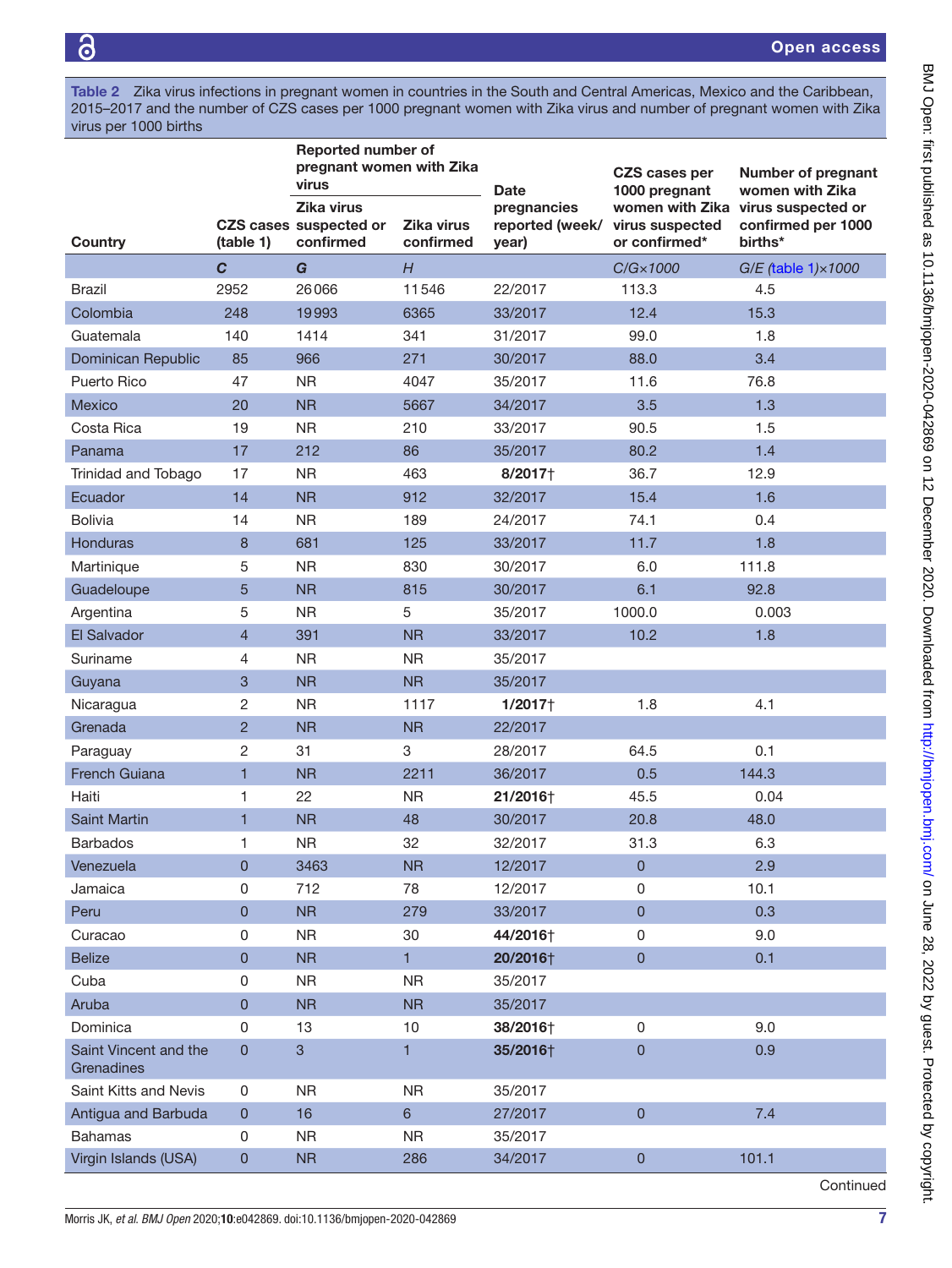| <b>Open access</b>                                                                                                                                                                                                                                                                                                                                |                |                                                                |                                |                                         |                                       | $\bullet$                                                           |  |  |  |
|---------------------------------------------------------------------------------------------------------------------------------------------------------------------------------------------------------------------------------------------------------------------------------------------------------------------------------------------------|----------------|----------------------------------------------------------------|--------------------------------|-----------------------------------------|---------------------------------------|---------------------------------------------------------------------|--|--|--|
| Continued<br>Table 2                                                                                                                                                                                                                                                                                                                              |                |                                                                |                                |                                         |                                       |                                                                     |  |  |  |
|                                                                                                                                                                                                                                                                                                                                                   |                | <b>Reported number of</b><br>pregnant women with Zika<br>virus |                                | <b>Date</b>                             | <b>CZS cases per</b><br>1000 pregnant | Number of pregnant<br>women with Zika                               |  |  |  |
| Country                                                                                                                                                                                                                                                                                                                                           | (table 1)      | Zika virus<br><b>CZS cases suspected or</b><br>confirmed       | <b>Zika virus</b><br>confirmed | pregnancies<br>reported (week/<br>year) | virus suspected<br>or confirmed*      | women with Zika virus suspected or<br>confirmed per 1000<br>births* |  |  |  |
| Sint Maarten                                                                                                                                                                                                                                                                                                                                      | 0              | 10                                                             | 1                              | 35/2017                                 | 0                                     | 13.8                                                                |  |  |  |
| Saint Lucia                                                                                                                                                                                                                                                                                                                                       | $\overline{0}$ | 84                                                             | 39                             | 41/2016+                                | 0                                     | 20.0                                                                |  |  |  |
| Saint Barthelemy                                                                                                                                                                                                                                                                                                                                  | 0              | <b>NR</b>                                                      | 11                             | 30/2017                                 | 0                                     | 76.4                                                                |  |  |  |
| Cayman Islands                                                                                                                                                                                                                                                                                                                                    | $\overline{0}$ | <b>NR</b>                                                      | <b>NR</b>                      | 35/2017                                 |                                       |                                                                     |  |  |  |
| <b>Turks and Caicos</b><br>Islands                                                                                                                                                                                                                                                                                                                | 0              | <b>NR</b>                                                      | <b>NR</b>                      | 35/2017                                 |                                       |                                                                     |  |  |  |
| Virgin Islands (UK)                                                                                                                                                                                                                                                                                                                               | $\overline{0}$ | <b>NR</b>                                                      | <b>NR</b>                      | 35/2017                                 |                                       |                                                                     |  |  |  |
| Anguilla                                                                                                                                                                                                                                                                                                                                          | 0              | <b>NR</b>                                                      | <b>NR</b>                      | 35/2017                                 |                                       |                                                                     |  |  |  |
| Montserrat                                                                                                                                                                                                                                                                                                                                        | $\overline{0}$ | <b>NR</b>                                                      | <b>NR</b>                      | 35/2017                                 |                                       |                                                                     |  |  |  |
| Bonaire, St Eustatius<br>and Saba                                                                                                                                                                                                                                                                                                                 | 0              | <b>NR</b>                                                      | <b>NR</b>                      | 35/2017                                 |                                       |                                                                     |  |  |  |
| Total                                                                                                                                                                                                                                                                                                                                             | 3617           | 54077                                                          | 36025                          |                                         |                                       |                                                                     |  |  |  |
| *Numbers of pregnancies suspected or confirmed used unless this is not reported. In this case, number of confirmed pregnancies is used.<br>†Potentially incomplete data on infected pregnancies due to early reporting dates.<br>NR, not reported.                                                                                                |                |                                                                |                                |                                         |                                       |                                                                     |  |  |  |
| circumference > 3 SD below the mean should be consid-<br>guidance 4 March 2016 'WHO/ZIKV/MOC/16.3 Rev.1'<br>http:// www.who.int/csr/resources/publications/zika/<br>ered to have severe microcephaly'. (Assessment of infants<br>with microcephaly in the context of Zika virus Interim<br>assessment-infants/en/.) Many countries had been using |                |                                                                |                                |                                         |                                       |                                                                     |  |  |  |
| Zika virus infection in pregnancy compared with incidence of Zika virus in the population                                                                                                                                                                                                                                                         |                |                                                                |                                |                                         |                                       |                                                                     |  |  |  |

### 200 French Guiana Martinjque Virgin Islands (USA) 100 Guadeloupe ,<br>Barthelemy<br>Saint Martin Puerto Rico 50 Saint Lucia 20 Trinidad and Tobago Colombia Sint Curacao 10 O Jamaica C  $\Omega$ Barbados  $\bullet$  Antigua າາ໌ca Nicaragua ind Barbuda 5  $\bullet$  Brazil Dominican Republic O Venez<br>
Cuatemala<br>
Movie Courdor Costa  $\Omega$ Pregnant Dominican Republic O Venezuela<br>■ Cuatemala<br>■ Mexico Ecuador Paylama<br>■ Mexico Ecuador Paylama<br>■ O Sa ⊿∩์ela  $\overline{2}$ women with Zika  $\overline{1}$ O Saint Vincent and the Grenadines virus infection  $.5\,$ Boliv per 1,000  $\overline{\bullet}$  Pe births  $\cdot$ .2 · Paraguay  $\cdot$ 1 O Belize  $.05$ **O** Haiti  $.02$  $\bullet$ Complete data  $.01$ Potentially incomplete data  $\circ$ .005 on infected pregnancies ● Argentina .05 1. 05 02 05 005.0  $.5\,$ 2 5 10 20 50 100200  $\overline{1}$

<span id="page-7-0"></span>Incidence Rate of Confirmed and Suspected Zika Virus Infections per 1,000 pop Figure 2 Number of congenital Zika syndrome (CZS) cases per 1000 infected pregnancies (95% CI).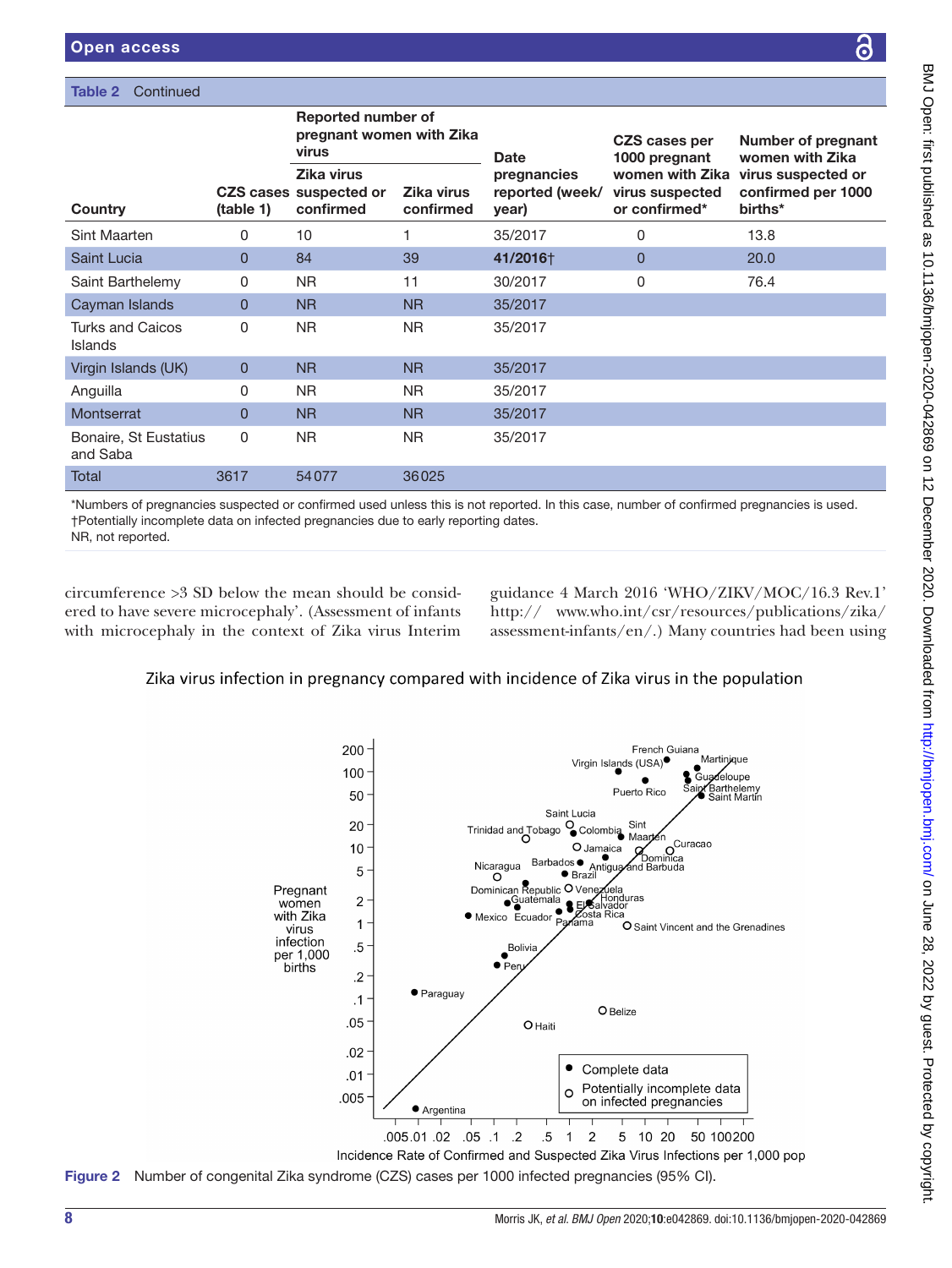Number of CZS cases per 1,000 infected pregnancies (95% CI)



<span id="page-8-0"></span>Figure 3 Zika virus infection in pregnancy compared with incidence of Zika virus in the population.

a definition of >3 SD below the mean for microcephaly. This change in definition was likely to have greatly increased the numbers of microcephaly diagnoses made. At the start of the CZS epidemic, many countries did not have the resources to diagnose cases as soon as they were  $born.<sup>23</sup>$ 

 $\overline{G}$ 

Despite the evidence of under-reporting, other researchers have attempted to use these published figures to investigate the Zika virus epidemic. A study by Hay *et*   $a<sup>{p4}</sup>$  used the publicly available data from Brazil and Colombia to attempt to determine the gestational age risk of ZIKV infection and microcephaly. They concluded that the currently available surveillance data were insufficient

to use in estimating risks of microcephaly from ZIKV infection.

Our analyses of CZS per 1000 births and the number of CZS per 1000 births to pregnant women with Zika virus provides considerable added value for estimating the burden of disease, including highlighting areas of data inconsistency, and we suggest this should be added to routine PAHO output, and to WHO output in general in tracking future epidemics. This will also make it easier to assess the impact of preventive interventions (eg, to prevent infection among pregnant women during an epidemic). Countries also need to report centrally how they ascertain cases of both Zika virus and CZS in order

| Zika virus in Latin America and the Caribbean <sup>14</sup> |                                                   |                                 |                |  |  |  |  |  |
|-------------------------------------------------------------|---------------------------------------------------|---------------------------------|----------------|--|--|--|--|--|
| <b>Predicted number by December 2017</b>                    |                                                   |                                 |                |  |  |  |  |  |
|                                                             | <b>Reported to PAHO/</b><br><b>WHO by January</b> |                                 |                |  |  |  |  |  |
| 9.5                                                         | 21.9                                              | 45.2                            | 2018           |  |  |  |  |  |
| 1297 (1190-1428)                                            | 2991 (2744-3291)                                  | 6173 (5664-6792)                | 2952           |  |  |  |  |  |
| 219 (194-248)                                               | 504 (447-572)                                     | 1041 (922-1180)                 | 248            |  |  |  |  |  |
| 314 (226-367)                                               | 723 (522-845)                                     | 1493 (1077-1744)                | 20             |  |  |  |  |  |
| 19 (13-26)                                                  | 43 (29 - 60)                                      | 86 (60-124)                     | 47             |  |  |  |  |  |
| $39(32 - 47)$                                               | $91(75 - 108)$                                    | 187 (154-223)                   | $\overline{4}$ |  |  |  |  |  |
| 144 (124-163)                                               | 332 (286-376)                                     | 686 (590-775)                   | 8              |  |  |  |  |  |
| 316 (276-357)                                               | 728 (637-824)                                     | 1502 (1315-1700)                |                |  |  |  |  |  |
| 271 (237-308)                                               | 624 (546-711)                                     | 1288 (1127-1468)                | 0              |  |  |  |  |  |
|                                                             |                                                   | First trimester risk (per 1000) |                |  |  |  |  |  |

<span id="page-8-1"></span>Table 3 Comparison of cumulative numbers of CZS reported to PAHO/WHO and those predicted by Zhang *et al* in spread of

CZS, congenital Zika syndrome; PAHO, Pan American Health Organization.